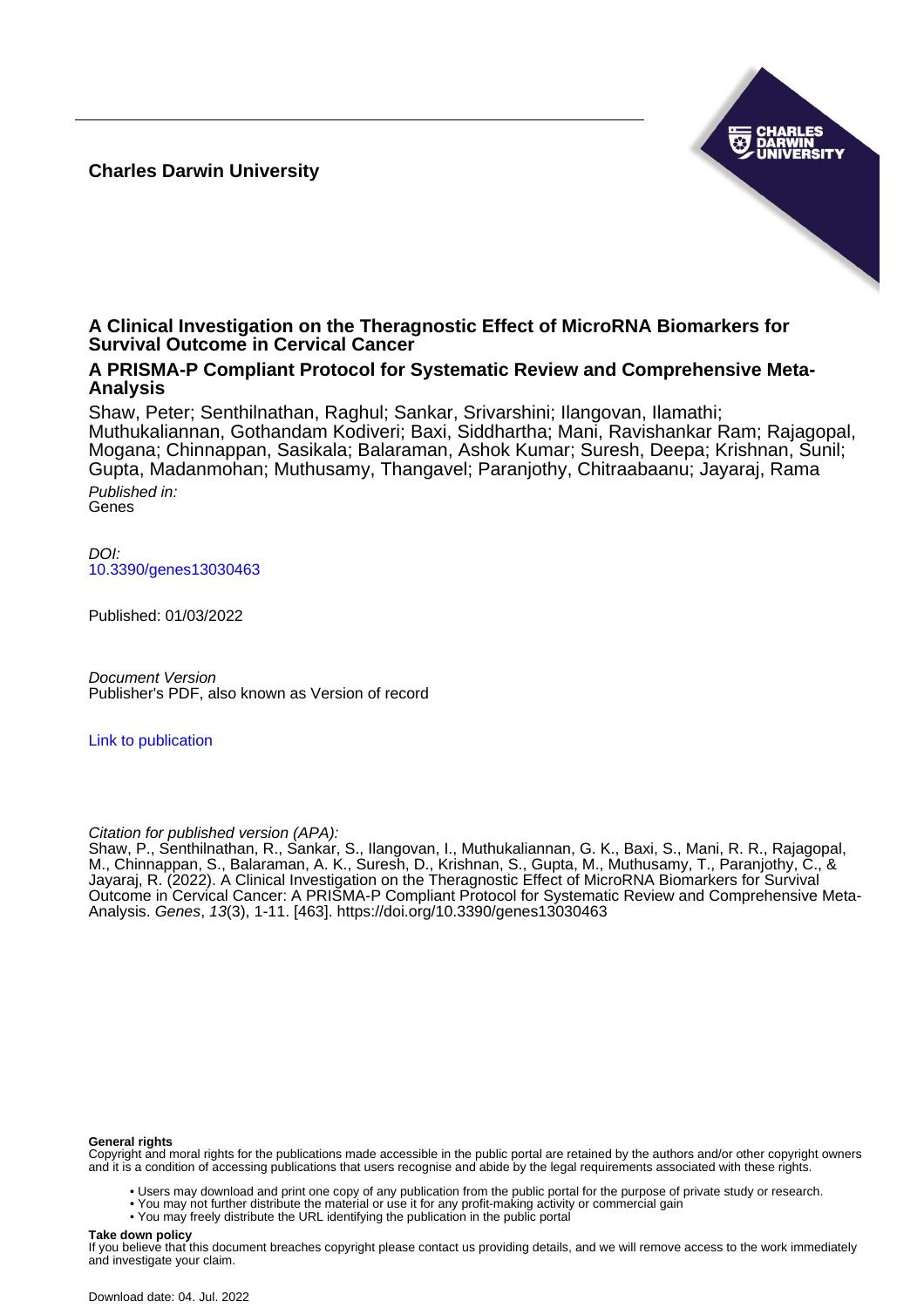

### *Study Protocol*

# **A Clinical Investigation on the Theragnostic Effect of MicroRNA Biomarkers for Survival Outcome in Cervical Cancer: A PRISMA-P Compliant Protocol for Systematic Review and Comprehensive Meta-Analysis**



**Peter Shaw 1,[2](https://orcid.org/0000-0002-3187-8938) , Raghul Senthilnathan <sup>3</sup> [,](https://orcid.org/0000-0002-0779-809X) Srivarshini Sankar <sup>3</sup> , Ilamathi Ilangovan <sup>3</sup> , Gothandam Kodiveri Muthukaliannan <sup>3</sup> [,](https://orcid.org/0000-0003-1576-5324) Siddhartha Baxi <sup>4</sup> , Ravishankar Ram Mani [5](https://orcid.org/0000-0003-4229-5778) , Mogana Rajagopal <sup>5</sup> [,](https://orcid.org/0000-0002-5664-9293) Sasikala Chinnappan <sup>5</sup> [,](https://orcid.org/0000-0002-7565-8662) Ashok Kumar Balaraman <sup>5</sup> , Deepa Suresh <sup>6</sup> , Sun[il K](https://orcid.org/0000-0002-2179-0510)rishnan <sup>7</sup> [,](https://orcid.org/0000-0002-1340-4771) Madanmohan Gupta <sup>8</sup> , Thangavel Muthusamy <sup>9</sup> , Chitraabaanu Paranjothy <sup>10</sup> and Rama Jayaraj 11,\***

- <sup>1</sup> Department of Artificial Intelligence, Nanjing University of Information Science and Technology (NUIST), Nanjing 210044, China; 100001@nuist.edu.cn
- <sup>2</sup> Menzies School of Health Research, Darwin 0810, Australia<br> $\frac{3}{2}$  School of Bio Sciences and Technology Vellow Institute of T
- <sup>3</sup> School of Bio Sciences and Technology, Vellore Institute of Technology (VIT), Vellore 632014, Tamil Nadu, India; raghulsnn@gmail.com (R.S.); srivarshini307@gmail.com (S.S.); ilangovanilamathi@gmail.com (I.I.); gothandam@gmail.com (G.K.M.)
- <sup>4</sup> GenesisCare Gold Coast Radiation Oncologist, John Flynn Hospital, 42 Inland Drive, Tugun 4224, Australia; Siddhartha.baxi@genesiscare.com
- <sup>5</sup> Department of Pharmaceutical Biology, Faculty of Pharmaceutical Sciences, UCSI University Kuala Lumpur (South Wing), No.1, Jalan Menara Gading, UCSI Heights, Kuala Lumpur 56000, Malaysia; Ravishankar@ucsiuniversity.edu.my (R.R.M.); mogana@ucsiuniversity.edu.my (M.R.); sasikala@ucsiuniversity.edu.my (S.C.); ashokkumar@ucsiuniversity.edu.my (A.K.B.)
- Division of Endocrinology, Department of Internal Medicine, Mayo Clinic Florida, Jacksonville, FL 32224, USA; deepa.suresh@mayo.edu
- <sup>7</sup> Department of Radiation Oncology, Mayo Clinic Florida, 4500 San Pablo Road S, Jacksonville, FL 32224, USA; Krishnan.Sunil@mayo.edu
- <sup>8</sup> School of Pharmacy, Faculty of Medical Sciences, The University of the West Indies, St. Augustine 3303, Trinidad and Tobago; madanmohan.gupta@sta.uwi.edu
- 9 Research and Development, Sree Balaji Medical College and Hospital, Bharath Institute of Higher Education and Research, 7 CLC Works Road, Chromepet, Chennai 600044, Tamil Nadu, India; thangavelmuthusamy.research@bharathuniv.ac.in
- <sup>10</sup> Department of Public Health, University of Essex, Leeds LS1 2RP, UK; cp20010@essex.ac.uk<br><sup>11</sup> Clinical Sciences, Nartham Tarritory Institute of Bessareh and Training, Darwin 0000, Austral
- <sup>11</sup> Clinical Sciences, Northern Territory Institute of Research and Training, Darwin 0909, Australia
- **\*** Correspondence: jramamoorthi@gmail.com

**Abstract:** Background: The most often diagnosed malignancy in women worldwide is cancer of the cervix. It is also the most prevalent kind of gynecological cancer in women. This cancer originates in the opening of the cervix and spreads through sexual contact. Even though human papillomavirus (HPV) may not cause cancer immediately, it does develop over time as a result of the virus's lengthy persistence to cause dysplastic changes overtime, particularly in high-risk kinds. The primary objective of this research is to see if miRNAs are dysregulated as a result of treatment resistance in cervical cancer (CC). The aim is to see if these microRNAs may be utilized as biomarkers for detecting chemoresistance in CC, particularly for clinical applications. Methods: The recommended protocol for comprehensive study and meta-analysis (PRISMA-P) standards will be utilized for the analysis and data interpretation. The bibliographic databases will be methodically searched using a combination of search keywords. Based on established inclusion and exclusion criteria, the acquired findings will be reviewed, and data retrieved from the selected scientific papers for systematic review. We will then construct a forest from the pooled Hazard ratio (HR) and 95% C.I. values, data obtained using the random-effects model. Discussion: The focus of this study is to identify the function of miRNAs as a chemoresistance regulator and determine if they have the potential scope to be considered as biomarkers for cervical cancer. Through this systematic review and meta-analysis, the goal is to collect, compare, and analyze the data pertaining to the role of miRNAs in cervical cancer, thereby, enabling us to understand the role they play in chemosensitivity.



**Citation:** Shaw, P.; Senthilnathan, R.; Sankar, S.; Ilangovan, I.; Kodiveri Muthukaliannan, G.; Baxi, S.; Mani, R.R.; Rajagopal, M.; Chinnappan, S.; Balaraman, A.K.; et al. A Clinical Investigation on the Theragnostic Effect of MicroRNA Biomarkers for Survival Outcome in Cervical Cancer: A PRISMA-P Compliant Protocol for Systematic Review and Comprehensive Meta-Analysis. *Genes* **2022**, *13*, 463. [https://doi.org/](https://doi.org/10.3390/genes13030463) [10.3390/genes13030463](https://doi.org/10.3390/genes13030463)

Academic Editor: Peixin Dong

Received: 27 January 2022 Accepted: 27 February 2022 Published: 5 March 2022

**Publisher's Note:** MDPI stays neutral with regard to jurisdictional claims in published maps and institutional affiliations.



**Copyright:** © 2022 by the authors. Licensee MDPI, Basel, Switzerland. This article is an open access article distributed under the terms and conditions of the Creative Commons Attribution (CC BY) license [\(https://](https://creativecommons.org/licenses/by/4.0/) [creativecommons.org/licenses/by/](https://creativecommons.org/licenses/by/4.0/)  $4.0/$ ).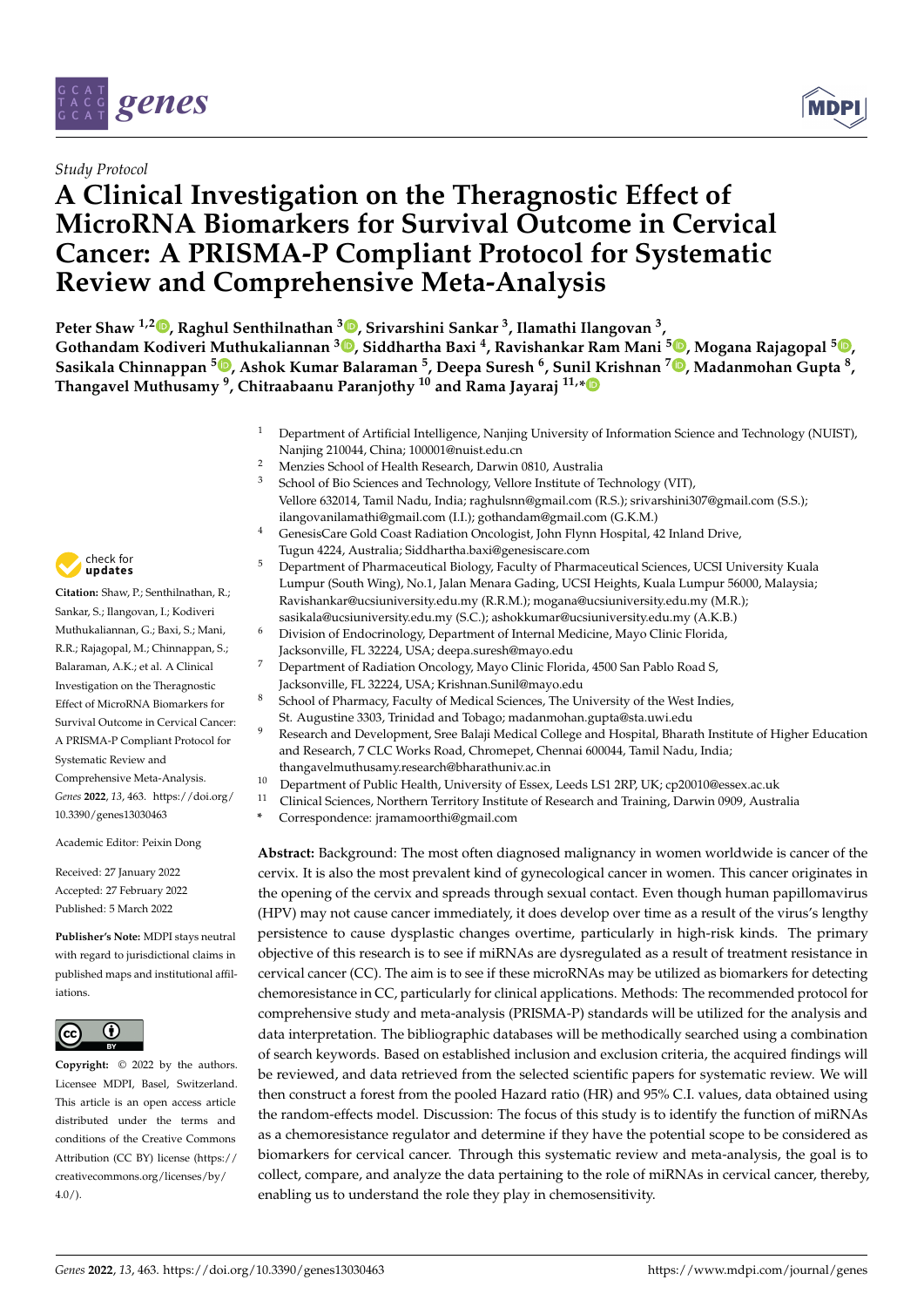**Keywords:** cervical cancer; miRNA; chemoresistance; biomarkers

#### **1. Introduction**

#### *1.1. Background*

Cervical cancer (CC) is one among the most reported cancers in women [\[1\]](#page-9-0). It is also reported to be the most frequent type of gynecological cancer in women [\[2\]](#page-9-1). The squamous cell cervical carcinoma makes up 75% of the cases, whereas 25% are adenocarcinomas [\[3](#page-9-2)[,4\]](#page-9-3). It was observed that most of those suffering from this malignancy are victims of Human Papilloma Virus (HPV) [\[5\]](#page-9-4). This cancer develops in the cervical opening and spreads as a result of sexual contact. Although HPV does not cause immediate cancer formation, it manifests over time due to the prolonged presence of the virus, especially the high-risk subtypes [\[5–](#page-9-4)[7\]](#page-9-5).

The HPV infects either the basal skin cells, specifically the epithelial cells or the inner lining of tissues. Based on their ability to develop CC, they are categorized as high risk and low risk. Low-risk HPV variations include serotypes 6, 11, 42, 43, and 44, whereas high-risk HPV variants include 16, 18, 31, 33, 34, 35, 39, 45, 51, 52, 56, 58, 59, 66, 68, and 70 [\[8,](#page-9-6)[9\]](#page-9-7). Among these, serotypes 16 and 18 are the most frequently diagnosed CC and are responsible for 70% of the total cases  $[6,10-14]$  $[6,10-14]$  $[6,10-14]$ . HPV is a very widespread with over 14,000,000 individuals annually infected with this sexually transmitted disease worldwide [\[15\]](#page-10-0). The link among HPV as well as CC has become so profound that it surpasses the link among smoking and lung cancer [\[16\]](#page-10-1). Apart from HPV, sexually transmitted diseases such as chlamydia, Human Immunodeficiency Virus (HIV) and Herpes Simplex Virus (HSV) are also causative agents of this type of cancer. Other possible causes of cervical cancer include multiple sexual partners, parity, consumption of oral contraceptive pills, smoking, obesity, and dietary habits [\[4](#page-9-3)[,17](#page-10-2)[,18\]](#page-10-3).

There are a variety of symptoms during the manifestation of cervical cancer. During the early-stage slight blood spotting could be present between the menstrual period cycles; post-menopausal bleeding can also occur. There can also be an increase in vaginal discharge accompanied by a bad smell and bleeding after sexual intercourse. In extreme conditions, back, leg, or pelvic pain can become persistent. Other symptoms such as loss of weight, fatigue, loss of appetite, and swelling of lower extremities can be observed [\[19\]](#page-10-4).

CC is mostly spread in underdeveloped and developing countries compared to developed countries, due to the lack of effective screening, cancer treatment facilities, and early detection programs [\[20\]](#page-10-5). Usually, in countries with higher incomes, girls and women are vaccinated and screened regularly against HPV. Hence, the incidence rate is lower, and the cancer is treatable. In third world countries, due to limitations, unavailability of proper health care and awareness, the incidence and mortality rates are higher in these countries. Indeed, it is the leading cause of mortality in 38 low-income countries, primarily in South America and Sub-Saharan Africa [\[21\]](#page-10-6). By the time it is identified, it becomes too late to treat. Therefore, irrespective of the treatability of the disease, it is in the fourth most detected cancers worldwide among females [\[11,](#page-9-11)[19,](#page-10-4)[22\]](#page-10-7).

Various strategies such as Global Alliance for immunization and vaccination, single visit and see treat approaches, and high-risk HPV testing have been introduced to reduce the impact of this cancer type, specifically in underdeveloped and developing nations [\[20\]](#page-10-5). To curb this issue, WHO has also released a worldwide strategy to eradicate CC as a public health issue on 17 November 2017. All the 194 WHO abiding countries have taken part in this initiative to spread awareness and control the spread of this cancer [\[12,](#page-9-12)[23\]](#page-10-8). WHO devised a consortium for the elimination of cervical cancer to spread its strategy for CC eradication. The results from the former and the comparative modeling analysis carried out by Marc, Brisson et al., 2020, foresee that this cancer could become extinct in all countries by 2021 [\[24\]](#page-10-9). The comparative modeling analysis for mortality also predicted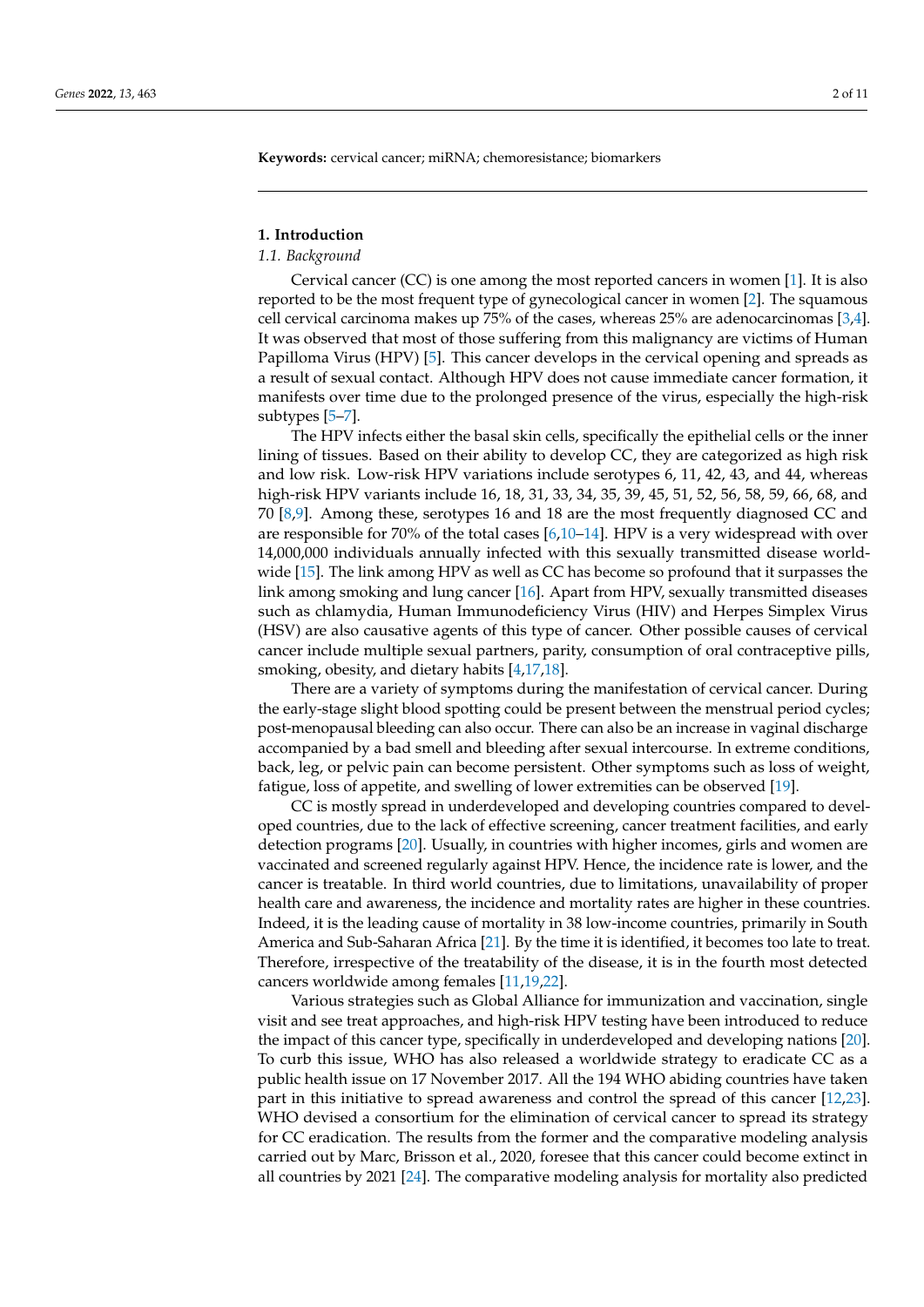that 74 million cases and 62 million deaths can be prevented through the enforcement of WHO's strategy [\[25\]](#page-10-10).

miRNAs have been identified to have important roles in cancer resistance to medicines and treatments. This is supposed to happen when miRNAs deactivate numerous pathways that are critical for cancer suppression, such as apoptosis and DNA repair. Many miR-NAs have recently been discovered to have important roles in chemoresistance to cervical cancer, either through overexpression of the individual miRNA or by reduced expression dependent on their target genes [\[26](#page-10-11)[,27\]](#page-10-12). Similarly, they can either raise or decrease the level of resistance to the chemotherapy, thereby playing a dual role [\[28](#page-10-13)[,29\]](#page-10-14). Apparently, treatments can affect changes in the expression levels of miRNA, imparting resistance to some medications [\[27\]](#page-10-12). As a result, research is being performed to increase chemosensitivity by examining the change in miRNA expression while administering chemo medications [\[30\]](#page-10-15).

#### *1.2. Epidemiology*

Over the years, there has been an increase in the number of infected females from 10 to 40% making CC amongst the topmost death causing cancers. Around 99% of the CCs is a result of HPV infections [\[19\]](#page-10-4). In 2012, there were 528,000 new cases and 266,000 fatalities, but in 2018, there were 528,000 new cases and 266,000 deaths. Data collected estimated around 570,000 cases and 311,000 deaths due to CC [\[2,](#page-9-1)[31\]](#page-10-16). The 2020 report revealed that 604,237 women were diagnosed, while 342,000 deaths occurred worldwide. This constitutes about 6.5% of the total female population globally [\[32\]](#page-10-17).

Cervical cancer is the most common kind of cancer in 28 countries and a leading cause of death in 42. Most of these countries are located in Sub-Saharan Africa and Southeast Asia [\[22](#page-10-7)[,33\]](#page-10-18). China and India alone constitute 1/3rd of the total cervical cancer cases [\[12\]](#page-9-12). Every year, around 120,000 women in India are diagnosed with cervical carcinoma, accounting for 15.2% of all cervical cancer fatalities globally [\[34\]](#page-10-19). Countries situated in various parts of Africa account for more than 30 per 100,000 cases [\[35\]](#page-10-20).

Further data revealed that North America and Western Europe have 6.6 and 7.3 cases for every 100,000 individuals. In countries such as sub-Saharan Africa, Latin America, and Caribbean regions, there are 34.8 and 21.2 cases for every 100,000 people, respectively [\[36\]](#page-10-21). Around 85% of the deaths from this cervical carcinoma were among populations from underdeveloped or developing nations because of poor population-based screening and vaccine coverage [\[2,](#page-9-1)[21\]](#page-10-6). According to reports up to May 2020, only about a third of lowand middle-income countries have implemented HPV vaccination programs, compared to 80% in developed nations [\[32\]](#page-10-17). The death rate was estimated to be 18 times higher in these countries compared to the more affluent nations [\[11\]](#page-9-11). It is predicted that, by 2030, almost all cervical cancer cases will be just from low- and middle-income countries [\[21,](#page-10-6)[35\]](#page-10-20).

#### *1.3. Objectives*

- 1. To determine which miRNAs are dysregulated due to chemoresistance in cervical cancer patients.
- 2. To examine the overall effect of miRNA expression on chemoresistance in patients with cervical cancer.
- 3. To determine dysregulated miRNAs and their role as biomarkers to detect chemotherapy resistance in cervical cancer.

#### *1.4. Review Questions*

- 1. What are the miRNAs that are highly expressed in cervical cancer?
- 2. Which miRNAs are dysregulated in cervical cancer leading to chemoresistance?
- 3. Which miRNAs could be used as a biomarker in the detection of chemoresistance in cervical cancer?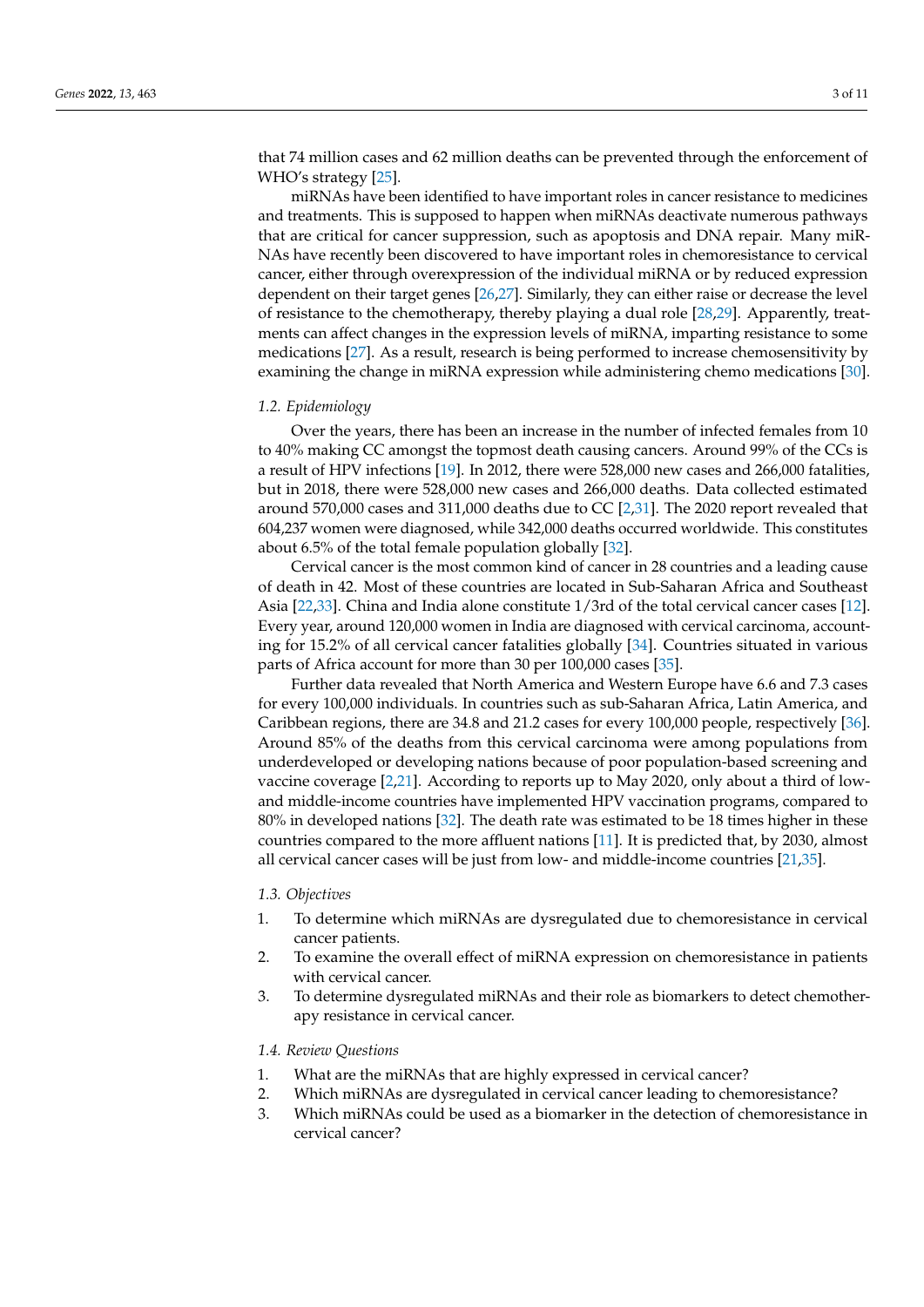#### *1.5. Rationale*

#### 1.5.1. The Importance of This Study

miRNAs are non-coding RNAs that generally have a short life and gene expression altering capabilities. They seem to have a role in cervical carcinogenesis. Many articles covering the topic of CC discuss a single type of miRNA and its specific role [\[6](#page-9-8)[,37](#page-10-22)[–41\]](#page-11-0). They elaborate on how the respective miRNA causes resistance or sensitivity and the mechanism involved with decrease or increase in the chemoresistance of a specific anti-cancer drug. There is a lack of a research that focuses on all the miRNAs.

#### 1.5.2. How Will the Study Address This Issue?

By utilizing systematic review and meta-analysis, our study will provide a consolidated data set, thus allowing us to connect this data to clinical practice. Our study will focus on how the various miRNAs can be used as a biomarker to detect the resistance provided by multiple drugs. This study will also analyze how these biomarkers can be incorporated therapeutically as a chemoresistance regulator in cervical cancer.

#### **2. Materials and Methods**

This research will concentrate on miRNAs and their involvement in the regulation chemoresistance in CC. The PRISMA (Preferred Reporting Items for Systematic Review and Meta-Analyses) recommendations will be followed and adhered to in this study's methodology.

#### *2.1. Search Methods*

To obtain the needed data, we will consider several types of miRNAs with known drug resistance. This includes both positive and negative correlations of the miRNAs with cervical cancer. It is necessary to apply the correct formal strategy to collect the relevant research. To gather the relevant papers, the SCOPUS, EMBASE, Science Direct, Medline, PubMed, and Google Scholar reference databases will be used. The search strategy will use relative key terms; these are mentioned in Table [1.](#page-4-0) The acquisition of data will not be limited to a specific place and will be collected irrespective of the ethnicity of those suffering from this cancer. The primary stage of screening will concentrate on the title and abstract of the study. The following stage will focus on conducting a thorough investigation of each of the chosen studies to obtain the necessary and valid information. Only the full-text, open-access articles will be included in this study. To integrate this qualifying research, we will retrieve the required articles from the bibliographies of the screened publications. If there are any disagreements, they will be addressed by an impartial third party.

| S.no                  | Keywords                                                                   |
|-----------------------|----------------------------------------------------------------------------|
|                       | "Cervical Cancer" (Topic) AND "miRNA" (Topic)                              |
| $\mathcal{D}_{\cdot}$ | "Cervix Uteri Cancer" AND "miRNAs"                                         |
| 3.                    | "miRNA as Chemoresistance regulator" (Topic) AND "Cervical Cancer" (Topic) |
| 4.                    | "Role of miRNA in CC" (Topic)                                              |
| .5.                   | "CC" (Topic) AND "Drug resistance" (Topic)                                 |
| 6.                    | "Reduced chemosensitivity by miRNA" (Topic) AND "Cervical cancer" (Topic)  |
|                       |                                                                            |

<span id="page-4-0"></span>**Table 1.** Keywords used for searching—search strategy.

In order of significance, the following are the potential keywords to be used in this search strategy employing Medical Subject Headings (MeSH) to build the core search: miRNA, Cervical cancer, Chemoresistance, Upregulation and downregulation of miRNA expression, as well as deregulation and dysregulation, Biomarkers, Treatment (Resection surgery, Radiotherapy, Chemotherapy), Clinical study and miRNA expression on chemoresistance in patients with CC.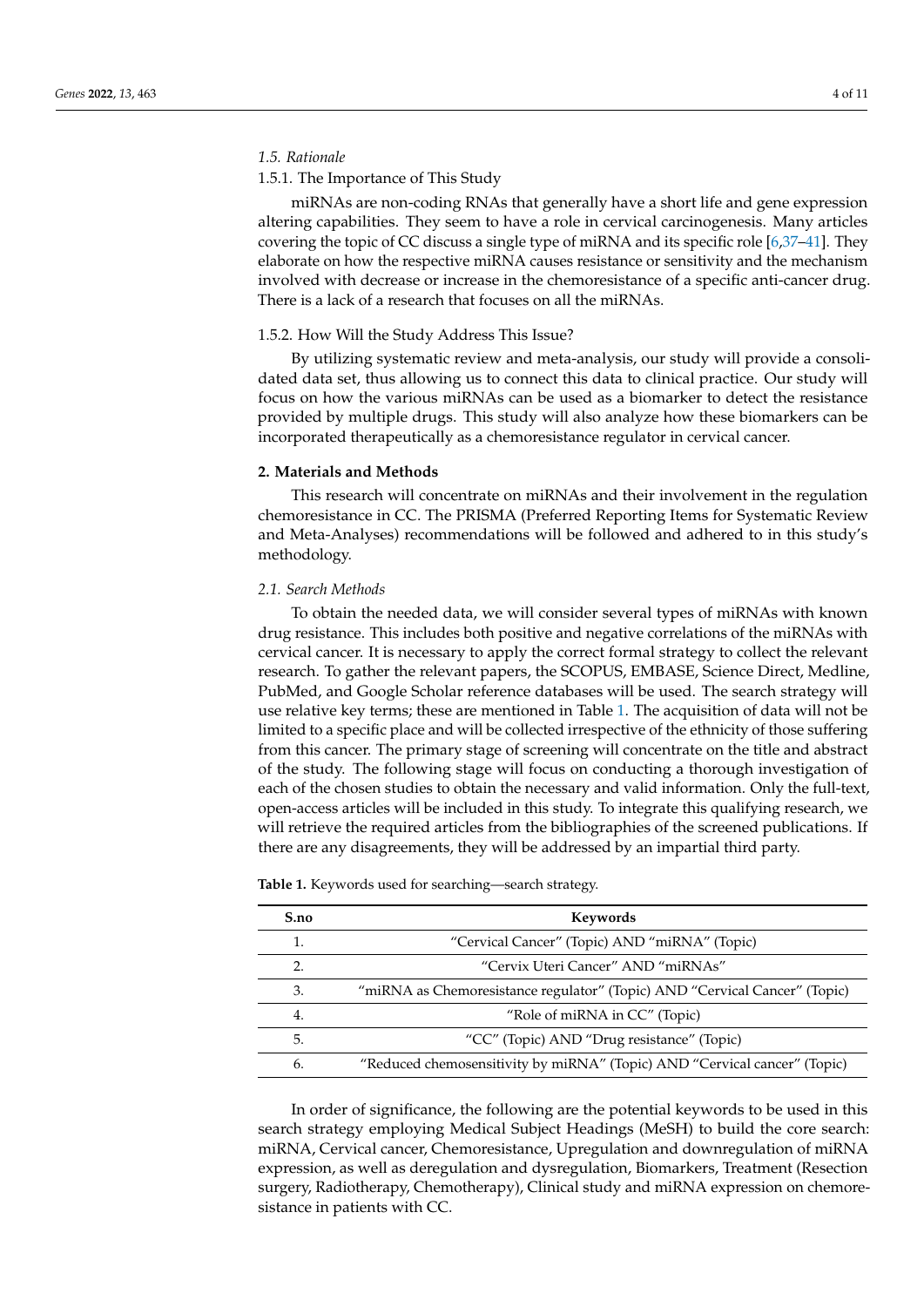#### *2.2. Study Selection*

The studies will be chosen at first based on two contributors' individual judgments after reading the titles and abstracts of the articles. In both retrospective cohort and prospective cohort studies, miRNA expression in cervical cancer patients will be evaluated in relation to the expression of miRNAs against a variety of medications used to treat cervical cancer. Studies having study-specific data (e.g., hazard ratios, 95% confidence intervals) or sufficient data to generate outcome data will be rigorously examined. The study setting will not be a constraint. After the relevant articles have been screened in, two contributors will individually undertake a detailed study of the full-text articles using the previously stated selection criteria. Any dispute between the two contributors will be handled through conversation. A collaborative consensus or an independent evaluator will resolve any significant discrepancies. A flow chart explaining this method will be prepared to aid transparency. Following the selection of suitable articles, they will be further evaluated using the set of criteria. For the systematic review, only those that fulfilled the inclusion criteria will be considered.

#### *2.3. Guidelines for Considering Studies for Review*

The basis for determining which papers to include in the review is broad and comprehensive. Every medical trial that investigates miRNA expression in individual participants or fresh as well as preserved tissue samples and links it with chemoresistance will be analyzed in this systematic review and meta-analysis. A complete criterion is needed to overcome the difficulty caused by the limited body of published articles on the subject, as this limitation is often a significant hurdle in systematic reviews and meta-analyses.

#### 2.3.1. Inclusion Criteria

- Foremost criteria will focus on collecting articles pertaining to miRNAs and their regulatory role in CC drug resistance.
- Other inclusions include:
- Studies relating to the action of miRNAs against a variety of drugs used for treating CC.
- Different miRNAs' mechanisms of action on cancer causing cervical cells.
- Studies pertaining to both chemo-sensitive and chemoresistant modulation by miR-NAs on CC cells.
- Studies that follow the PRISMA guidelines and may therefore be utilized in systematic reviews and meta-analyses.

#### 2.3.2. Exclusion Criteria

- Articles written in other languages, not English.
- Letter to editors, review articles, case studies, non-human studies.
- Unpublished articles, abstruse data, theses, and conference/seminar presentations.
- Studies without full accessibility.
- Duplicate studies.

#### 2.3.3. Data Collection and Management

Primarily, the writers' data will be saved in separate Microsoft Excel spreadsheets. The Excel sheets would be pooled and duplicates will be removed after all the data has been collected. The findings of the search will be included in the most recent report, as well as depicted in a PRISMA workflow diagram and model based on PRISMA regulations.

EndNote will be utilized to post all recognized citations after the data has been gathered, and duplicates will be eliminated. After that, the journal articles will be analyzed, and the following information will be gathered: Information about the authors, Publication year, The location of the investigation, Patient information (Age, Gender, Ethnicity), CC risk profile (HPV (human papillomavirus infection, sexual history, smoking, multiple full-term pregnancies, chlamydia infection), and Mortality.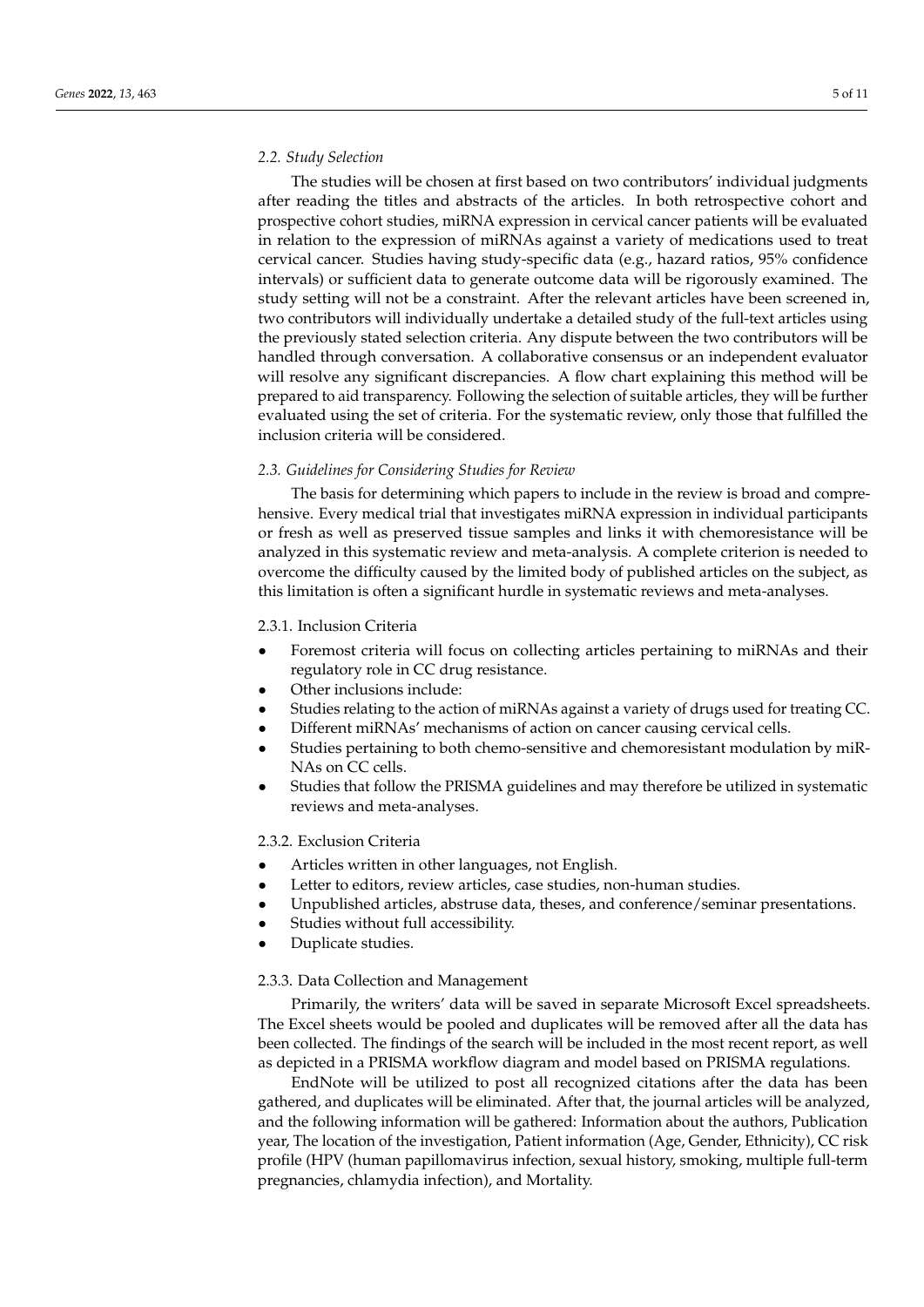#### *2.4. Publication Bias*

The funnel plot created using HR and 95% C.I. data will be analyzed to assess selection and publication bias. The extent of systematic publication bias is inversely related to the symmetry of the funnel plot. To adapt the funnel plot for minor insufficient investigations, we may use the standard fail-safe N and Orwin fail-safe N tests. The Begg and Mazumdar ranking correlational analysis will be used to look at the relationship between effect size rankings and their associated variances. To forecast the standardized effects and recalculate the effect size to achieve a symmetrical funnel plot, Egger's Test of the Intercept and Duval and Tweedie's trim and fill technique will be utilized.

#### *2.5. Dealing with Missing Studies*

If any research has missing data, it will only be incorporated in the meta-analysis if the missing data can be obtained by approaching the respective study's authors. If the data is not accessible, the study will be excluded. Studies with missing or insufficient data will also be excluded from our review.

#### *2.6. Risk of Bias*

A quality evaluation method for observational and cross-sectional studies has been created by the National Heart, Lung, and Blood Institute. This tool will be used to assess the quality of all the articles that have been chosen. The results of this tool's analysis will be graded as poor, fair, or excellent [\[16\]](#page-10-1). The potential of biases and the quality of the study chosen are inversely related. A high risk of bias denotes poor quality selection, whereas a low risk of bias denotes excellent quality. Any disputes arising during the quality evaluation will be settled by involving a third-party reviewer.

#### **3. Statistical Analysis**

#### *3.1. Meta-Analysis*

The heterogeneity between chosen publications will be investigated using metaregression analysis. The number of patients, year of publication, study duration, research location, kind of study, and diagnostic technique will be investigated for heterogeneity using Cochran's Q test [\[42\]](#page-11-1) and Higgins I-squared statistics [\[43\]](#page-11-2). Comprehensive Meta-Analysis (CMA) software 3.0 will be used to analyze the Hazard Ratio (HR) with 95% Confidence Intervals (CI). In major investigations, fixed model effects will be employed, and if they are not, random model effects will be used. The overall standard deviation will be calculated using Z-statistics.

#### *3.2. Subgroup Analyses*

If sufficient studies and recovered data are located and accessible, subgroup analyses will be undertaken based on cervical cancer participants' clinical, pathological, and biological features, as well as methodological aspects. Our research team intends to look into specific subgroup analyses based on clinical, pathological, and biological data, such as comorbidity, factors associated, tumor histopathology (squamous, adenocarcinoma, clear cell, and undifferentiated), pathological grade (Grade 1, Grade 2, and Grade 3), tumor size, histology grade (well, moderate, poor, undetermined), lymph node metastasis (positive and negative), and vascular connection (positive and negative).

#### *3.3. Meta Regression*

To identify the source of heterogeneity, a meta-regression analysis will be employed. For heterogeneity, a *p*-value of less than 0.05 is considered significant. The gender distribution, data gathering techniques, sample size, study quality, and sampling strategy will all be examined. By computing R2 with the quantity of the suggested variance, a random-effects model will be chosen and allocated to weigh each research. Meta-regression analysis will be used to explain the heterogeneity of cancer research in relation to one or even more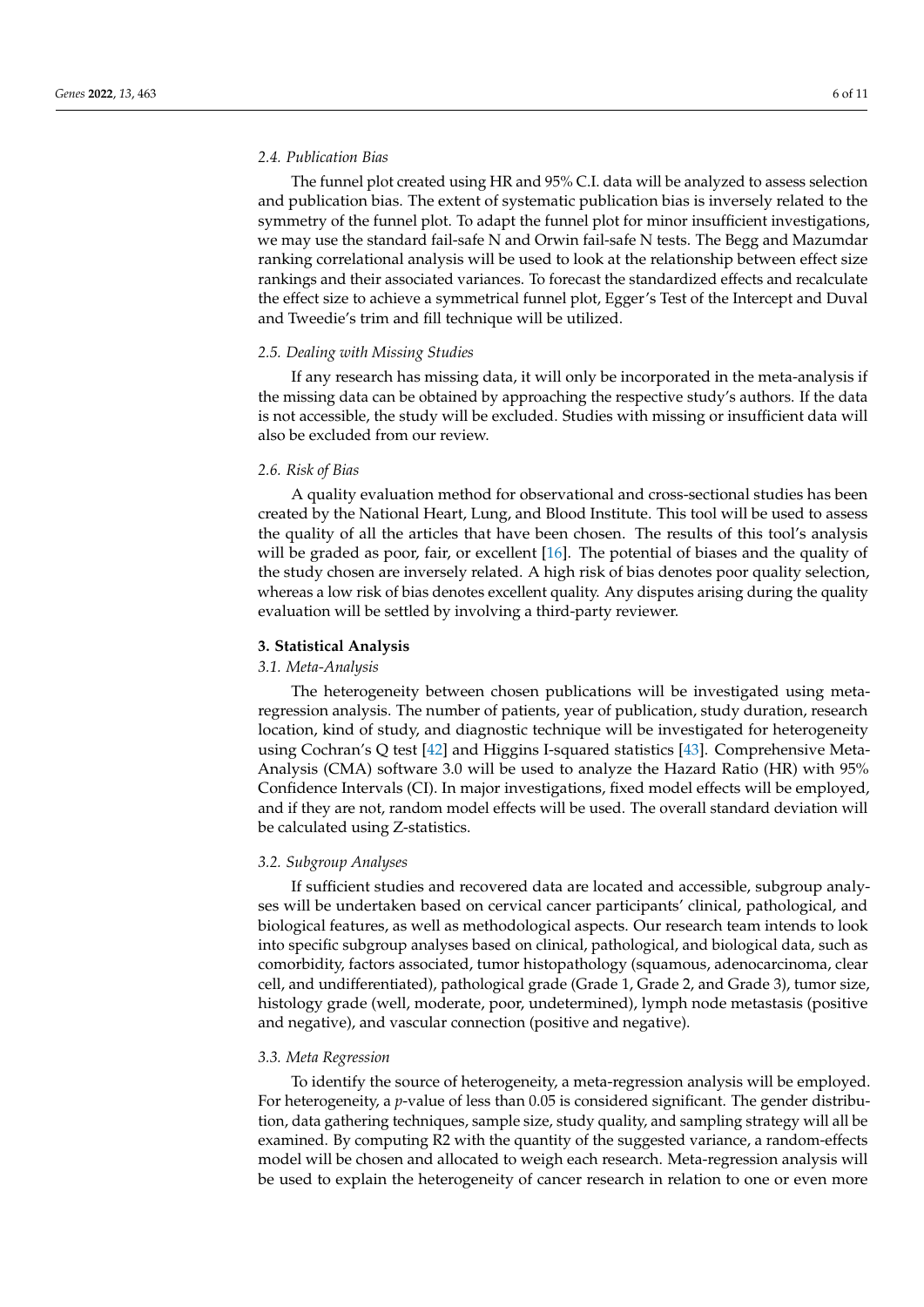variables of the study, with a large ratio of studies required for reliable regression. For each deviation, a ratio of at least 10 is suggested [\[44](#page-11-3)[–47\]](#page-11-4).

#### *3.4. Network-Centric Model Analysis*

For the same publications stated in this methodology, a pairwise matrix might be created utilizing pairwise correlation or expression correlations of miRNA with patient survival [\[48,](#page-11-5)[49\]](#page-11-6). Then, using discrete pattern search algorithms, including cluster-editing and bi-cluster-editing, could be employed so that non-linear pathways/systems might be identified [\[50,](#page-11-7)[51\]](#page-11-8). The significance of this methodology relies on the fact that it gives a more accurate and less biased means to identify significant elevated and dysregulated miRNA expression and cervical tumors than other statistical approaches. This is especially the case when the number of factors is larger than five and data reduction techniques such as Principal Component Analysis (PCA) would otherwise be required.

#### *3.5. Random Forest Analysis*

Random forest analysis is a reliable method for selecting miRNA expression variables. The findings of this study can be utilized to create prognostic value tools such as decision trees. AI prognosis tools might be created by combining random forest analysis with other ensemble methodologies, such as those offered by the  $R H<sub>2</sub>O$  package [\[52\]](#page-11-9). Randomized forest analysis, on the other hand, is a good technique to find robust features for predictive modeling. PCA and K-means are two other options. These strategies, on the other hand, function best when the number of traits or dimensions is kept under five for most of the variance [\[53](#page-11-10)[,54\]](#page-11-11).

#### *3.6. Heterogeneity Assessment*

We will apply the total HR, Cochran's Q test, and Higgins'  $(I^2)$  to test the heterogeneity. For the I<sup>2</sup> test, an I<sup>2</sup> value of more than 50% suggests heterogeneity. For the Q test, a *p*-value of 0.01% will be considered adequate. On detecting any heterogeneity, a random effect model would be created as well as employed with statistical analysis techniques such as tau-squared statistics, which is used to determine the variance in test accuracy reported in different investigations. Q statistics will also be used to investigate the null hypothesis, and tau squared will be used to determine depression. Forest plots will be created, which will be utilized for in-depth investigation.

#### **4. Presenting and Reporting the Review Results**

This protocol will be developed using the PRISMA-P recommendations [\[55\]](#page-11-12). The findings will be made public in compliance with PRISMA guidelines [\[56\]](#page-11-13). Figure [1](#page-8-0) is a flowchart illustrating the screening process (to be utilized). The included studies' qualitative data will be evaluated descriptively. The outcomes of meta-analyses will be represented as a forest plot. Based on Egger's graphical test for publication bias, an inverted funnel plot will be used to show publication bias. As a complement, the search strategy, PRISMA-P checklist, and quality evaluation tool will be made accessible.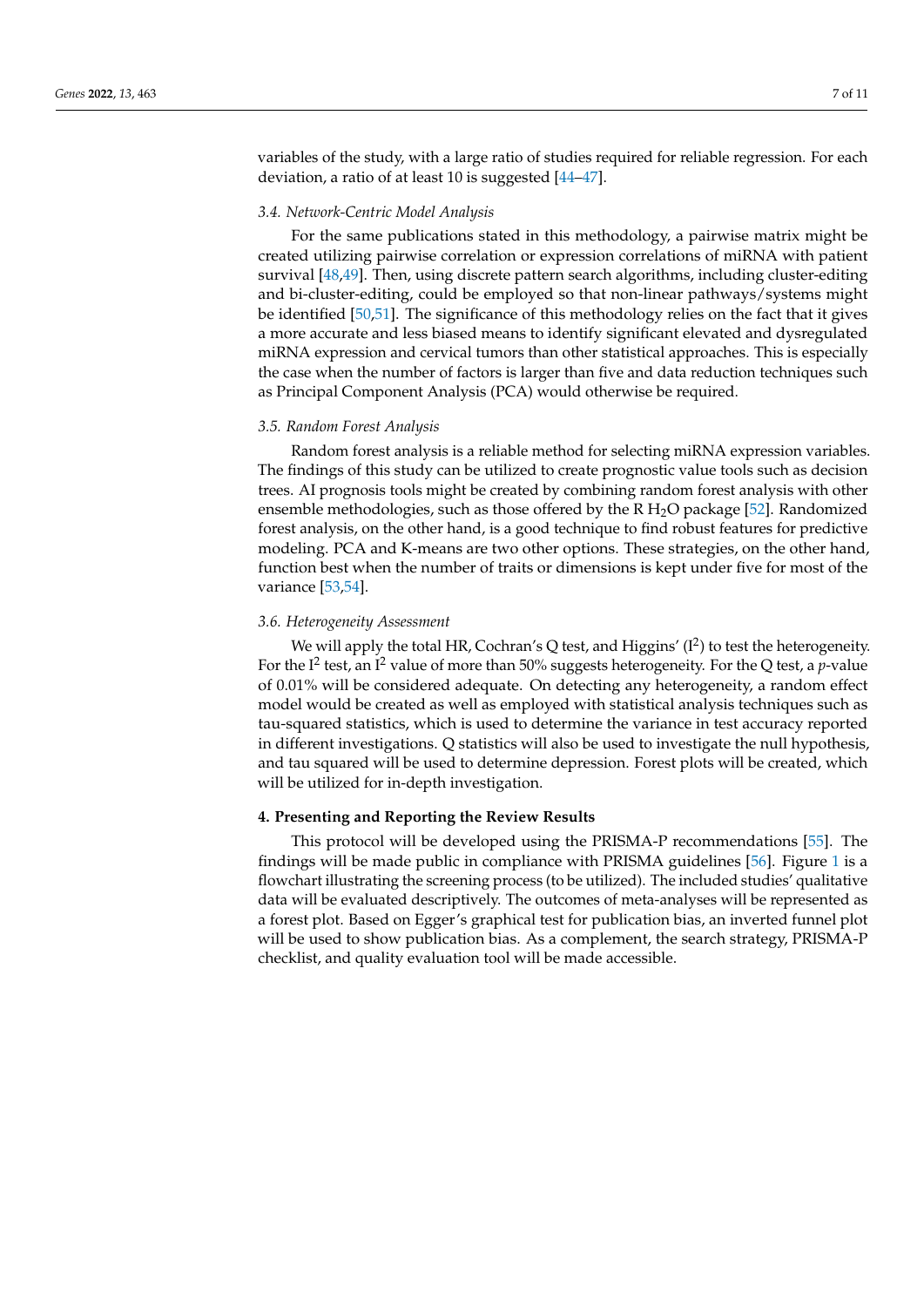<span id="page-8-0"></span>

**Figure 1.** Flow chart: its role has garnered massive attention from researchers who are trying to **Figure 1.** Flow chart: its role has garnered massive attention from researchers who are trying to identify their roles in CC. One of the major tasks carried out by scientists is to identify how well identify their roles in CC. One of the major tasks carried out by scientists is to identify how well miRNAs regulate chemoresistance in CC. Through this study, we are trying to correlate all the data miRNAs regulate chemoresistance in CC. Through this study, we are trying to correlate all the data and increase the understanding of the function of miRNAs in CC. and increase the understanding of the function of miRNAs in CC.

#### **5. Ethics and Dissemination 5. Ethics and Dissemination**

This analysis derives data from publicly available studies and does not directly in-This analysis derives data from publicly available studies and does not directly involve human participants directly to draw data and, therefore, formal ethical review is volve human participants directly to draw data and, therefore, formal ethical review is not required for this study. The study aims to give a broader view of the role of miRNA in contribution to chemoresistance in cervical cancer. We plan to disseminate the study by contribution to chemoresistance in cervical cancer. We plan to disseminate the study by<br>publishing it in a peer-reviewed journal and presenting it in relevant conference proceedings. There are no systematic studies or meta-analyses that we are aware of that explore ings. There are no systematic studies or meta-analyses that we are aware of that explore the function of miRNA in chemoresistance in cervical cancer. the function of miRNA in chemoresistance in cervical cancer.

# **6. Discussion and Conclusions 6. Discussion and Conclusions**

The underlying notion of this study is to figure out if miRNAs play a crucial role as a chemoresistance regulator in CC and if they can be used as a marker for identification. Forest plots will be developed using the HR values and 95% C.I. These findings will be will be developed using the HR values and 95% C.I. These findings will be utilized to form a final observation. This systematic evaluation and meta-analysis, we feel in the meta-analysis, we feel, will help us better understand the role of miRNA as a chemoresistance regulator in cal cancer. cervical cancer.

HPV is known to be the cause of most CC as indicated by research undertaken in the past few decades, due to their longtime presence. HPV is a common sexually transmitted past few decades, due to their longtime presence. HPV is a common sexually transmittedHPV is known to be the cause of most CC as indicated by research undertaken in the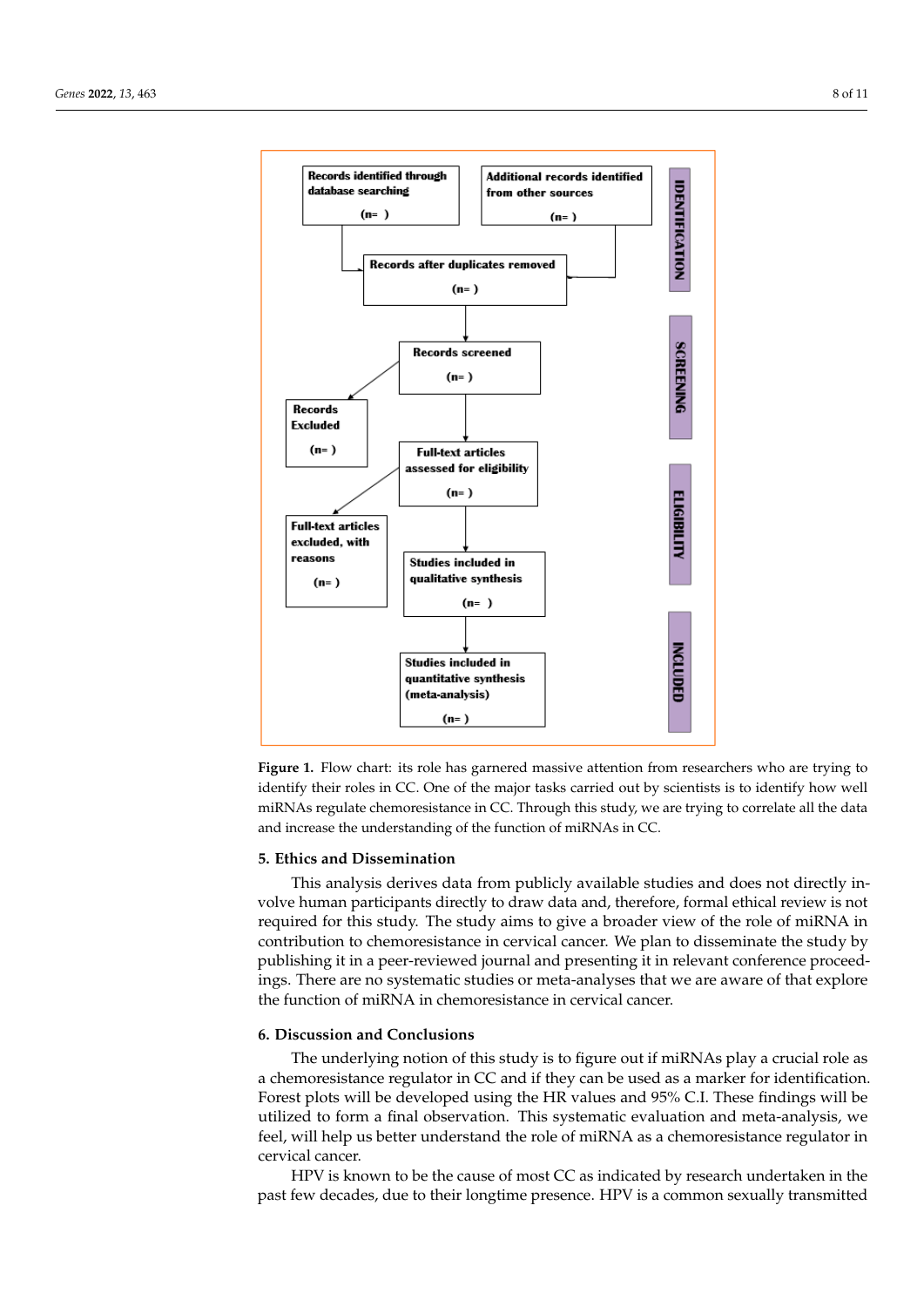disease occurring worldwide. However, it can turn cervical tissues malignant when left unattended. Recently, miRNA and its role has garnered massive attention from researchers who are trying to identify their roles in CC. One of the major tasks carried out by scientists is to identify how well miRNAs regulate chemoresistance in CC. Through this study, we are trying to correlate all the data and increase the understanding of the function of miRNAs in CC.

**Author Contributions:** Conceptualization, R.J. Methodology, R.J. and P.S. Resources, R.S., S.S., I.I., G.K.M. and R.J. Writing—original draft preparation, P.S., R.J., R.S., S.S., I.I., G.K.M., S.B., D.S., S.K., R.R.M., M.R., S.C., M.G., A.K.B., T.M. and C.P. Writing—review and editing, P.S., R.J., R.S., S.S., I.I., G.K.M., S.B., D.S., S.K., R.R.M., M.R., S.C., C.P., T.M., M.G. and A.K.B. Visualization, R.J., P.S., S.B. and S.K. Project administration, R.J. All authors have read and agreed to the published version of the manuscript.

**Funding:** Funded in part by the National Institutes of Health (NIH)/National Institute of Dental and Craniofacial Research (NIDCR) R01DE028105 grant to S.K. Peter Shaw was supported in part by the Jiangsu province, China, 100 Talent project fund (BX2020100) and Double Innovation grant, Jiangsu (JSSCR2021520). Funded in part by the UCSI PSIF Proj-2019-In-FPS-027 grant to Mogana Rajagopal.

**Institutional Review Board Statement:** Not applicable.

**Informed Consent Statement:** Not applicable.

**Data Availability Statement:** Not applicable.

**Conflicts of Interest:** The authors declare that there are no competing interests.

#### **References**

- <span id="page-9-0"></span>1. Hausen, H.Z. Papillomaviruses in anogenital cancer as a model to understand the role of viruses in human cancers. *Cancer Res.* **1989**, *49*, 4677–4681. [\[PubMed\]](http://www.ncbi.nlm.nih.gov/pubmed/2547512)
- <span id="page-9-1"></span>2. Ferlay, J.; Soerjomataram, I.; Dikshit, R.; Eser, S.; Mathers, C.; Rebelo, M.; Parkin, D.M.; Forman, D.; Bray, F. Cancer Incidence and Mortality Worldwide: Sources, methods and major patterns in GLOBOCAN 2012. *Int. J. Cancer* **2015**, *136*, E359–E386. [\[CrossRef\]](http://doi.org/10.1002/ijc.29210) [\[PubMed\]](http://www.ncbi.nlm.nih.gov/pubmed/25220842)
- <span id="page-9-2"></span>3. Tian, T.; Gong, X.; Gao, X.; Li, Y.; Ju, W.; Ai, Y. Comparison of survival outcomes of locally advanced cervical cancer by histopathological types in the surveillance, epidemiology, and end results (SEER) database: A propensity score matching study. *Infect. Agents Cancer* **2020**, *15*, 33. [\[CrossRef\]](http://doi.org/10.1186/s13027-020-00299-3) [\[PubMed\]](http://www.ncbi.nlm.nih.gov/pubmed/32435273)
- <span id="page-9-3"></span>4. Small, W., Jr.; Bacon, M.A.; Bajaj, A.; Chuang, L.T.; Fisher, B.J.; Harkenrider, M.M.; Jhingran, A.; Kitchener, H.C.; Mileshkin, L.R.; Viswanathan, A.N.J.C. Cervical cancer: A global health crisis. *Cancer* **2017**, *123*, 2404–2412. [\[CrossRef\]](http://doi.org/10.1002/cncr.30667)
- <span id="page-9-4"></span>5. Walboomers, J.M.; Jacobs, M.V.; Manos, M.M.; Bosch, F.X.; Kummer, J.A.; Shah, K.V.; Snijders, P.J.; Peto, J.; Meijer, C.J.; Muñoz, N. Human papillomavirus is a necessary cause of invasive cervical cancer worldwide. *J. Pathol.* **1999**, *189*, 12–19. [\[CrossRef\]](http://doi.org/10.1002/(SICI)1096-9896(199909)189:1<12::AID-PATH431>3.0.CO;2-F)
- <span id="page-9-8"></span>6. Wang, X.; Huang, X.; Zhang, Y. Involvement of Human Papillomaviruses in Cervical Cancer. *Front. Microbiol.* **2018**, *9*, 2896. [\[CrossRef\]](http://doi.org/10.3389/fmicb.2018.02896)
- <span id="page-9-5"></span>7. Jayaraj, R.; Shaw, P.; Kumarasamy, C.; Shetty, S.S. Comments on "Cumulative risk of cervical intraepithelial neoplasia for women with normal cytology but positive for human papillomavirus: Systematic review and meta-analysis". *Int. J. Cancer* **2021**, *148*, 2857–2858. [\[CrossRef\]](http://doi.org/10.1002/ijc.33511)
- <span id="page-9-6"></span>8. Jayaraj, R.; Kumarasamy, C.; Royam, M.M.; Sabarimurugan, S.; Baxi, S. Prognostic implications of pathologic lymph nodes in HPV-positive oropharyngeal cancers: Clinical validity and strategies for routine clinical practice. *Oral Oncol.* **2019**, *92*, 99–100. [\[CrossRef\]](http://doi.org/10.1016/j.oraloncology.2019.03.002)
- <span id="page-9-7"></span>9. Jayaraj, R.; Kumarasamy, C.; Madhav, M.R.; Shetty, S. Clinical validation of the Salivary HPV DNA assessment and its link to the locoregional disease burden in advanced HPV associated oropharyngeal cancer. *Oral Oncol.* **2019**, *97*, 149–150. [\[CrossRef\]](http://doi.org/10.1016/j.oraloncology.2019.07.027)
- <span id="page-9-9"></span>10. Jayaraj, R.; Kumarasamy, C. Conceptual, statistical and clinical interpretation of results from a systematic review and meta-analysis of prevalence of cervical HPV infection in women with SLE. *Autoimmun. Rev.* **2019**, *18*, 433–434. [\[CrossRef\]](http://doi.org/10.1016/j.autrev.2018.12.003)
- <span id="page-9-11"></span>11. Vu, M.; Yu, J.; Awolude, O.A.; Chuang, L. Cervical cancer worldwide. *Curr. Probl. Cancer* **2018**, *42*, 457–465. [\[CrossRef\]](http://doi.org/10.1016/j.currproblcancer.2018.06.003) [\[PubMed\]](http://www.ncbi.nlm.nih.gov/pubmed/30064936)
- <span id="page-9-12"></span>12. Buskwofie, A.; David-West, G.; Clare, C.A. A Review of Cervical Cancer: Incidence and Disparities. *J. Natl. Med. Assoc.* **2020**, *112*, 229–232. [\[CrossRef\]](http://doi.org/10.1016/j.jnma.2020.03.002) [\[PubMed\]](http://www.ncbi.nlm.nih.gov/pubmed/32278478)
- 13. Jayaraj, R.; Kumarasamy, C. Comment on "Increased risk of second cancers at sites associated with HPV after a prior HPVassociated malignancy, a systematic review and meta-analysis". *Br. J. Cancer* **2019**, *120*, 954–955. [\[CrossRef\]](http://doi.org/10.1038/s41416-019-0437-2) [\[PubMed\]](http://www.ncbi.nlm.nih.gov/pubmed/30911087)
- <span id="page-9-10"></span>14. Jayaraj, R.; Kumarasamy, C. Comment on "Survival for HPV-positive oropharyngeal squamous cell carcinoma with surgical versus non-surgical treatment approach: A systematic review and meta-analysis". *Oral Oncol.* **2018**, *90*, 137–138. [\[CrossRef\]](http://doi.org/10.1016/j.oraloncology.2018.12.019) [\[PubMed\]](http://www.ncbi.nlm.nih.gov/pubmed/30579681)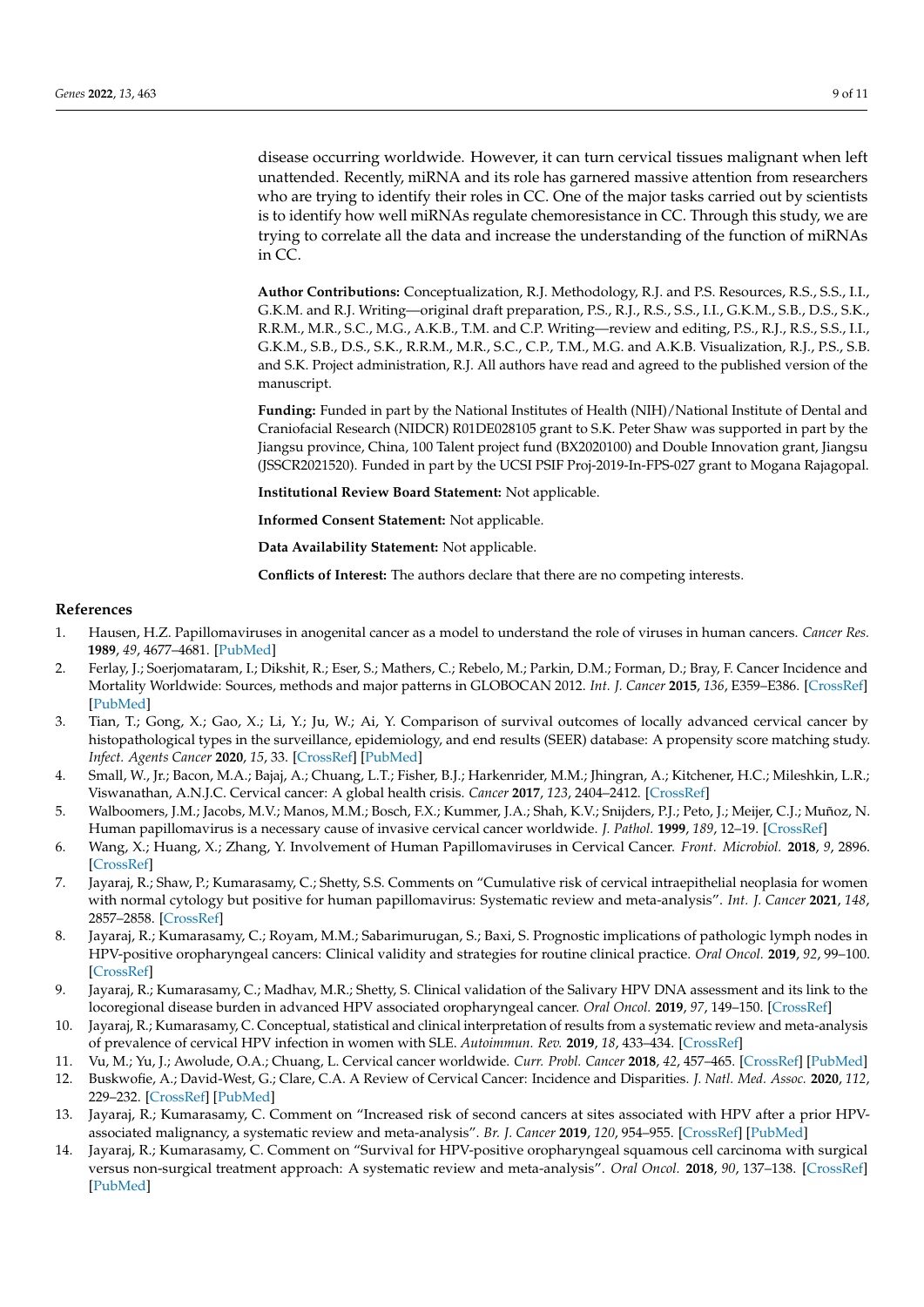- <span id="page-10-0"></span>15. Wang, R.; Pan, W.; Jin, L.; Huang, W.; Li, Y.; Wu, D.; Gao, C.; Ma, D.; Liao, S. Human papillomavirus vaccine against cervical cancer: Opportunity and challenge. *Cancer Lett.* **2020**, *471*, 88–102. [\[CrossRef\]](http://doi.org/10.1016/j.canlet.2019.11.039) [\[PubMed\]](http://www.ncbi.nlm.nih.gov/pubmed/31812696)
- <span id="page-10-1"></span>16. Okunade, K.S. Human papillomavirus and cervical cancer. *J. Obstet. Gynaecol.* **2020**, *40*, 602–608. [\[CrossRef\]](http://doi.org/10.1080/01443615.2019.1634030)
- <span id="page-10-2"></span>17. Momenimovahed, Z.; Salehiniya, H. Incidence, mortality and risk factors of cervical cancer in the world. *Biomed. Res. Ther.* **2017**, *4*, 1795. [\[CrossRef\]](http://doi.org/10.15419/bmrat.v4i12.386)
- <span id="page-10-3"></span>18. Jayaraj, R.; Kumarasamy, C.; Sabarimurugan, S.; Madhav, M.R. Meta-analysis of penile cancer: Conceptual interpretations. *Lancet Oncol.* **2019**, *20*, e125. [\[CrossRef\]](http://doi.org/10.1016/S1470-2045(19)30023-3)
- <span id="page-10-4"></span>19. WHO World Health Organization. Human Papillomavirus (HPV) and Cervical Cancer. Available online: [http://www.who.int/](http://www.who.int/mediacentre/factsheets/fs380/en/) [mediacentre/factsheets/fs380/en/](http://www.who.int/mediacentre/factsheets/fs380/en/) (accessed on 15 January 2022).
- <span id="page-10-5"></span>20. Pimple, S.; Mishra, G.; Shastri, S. Global strategies for cervical cancer prevention. *Curr. Opin. Obstet. Gynecol.* **2016**, *28*, 4–10. [\[CrossRef\]](http://doi.org/10.1097/GCO.0000000000000241)
- <span id="page-10-6"></span>21. Elit, L.; Haruyama, R.; Gatti, A.; Howard, S.C.; Lam, C.G.; Fidarova, E.; Angioli, R.; Cao, X.; Trapani, D.; Ilbawi, A. Examining policy cohesion for cervical cancer worldwide: Analysis of WHO country reports. *ESMO Open* **2020**, *5*, e000878. [\[CrossRef\]](http://doi.org/10.1136/esmoopen-2020-000878)
- <span id="page-10-7"></span>22. Bray, F.; Ferlay, J.; Soerjomataram, I.; Siegel, R.L.; Torre, L.A.; Jemal, A. Global cancer statistics 2018: GLOBOCAN estimates of incidence and mortality worldwide for 36 cancers in 185 countries. *CA Cancer J. Clin.* **2018**, *68*, 394–424, Erratum in **2020**, *70*, 313. [\[CrossRef\]](http://doi.org/10.3322/caac.21492) [\[PubMed\]](http://www.ncbi.nlm.nih.gov/pubmed/30207593)
- <span id="page-10-8"></span>23. A Cervical Cancer-Free Future: First-Ever Global Commitment to Eliminate a Cancer. Available online: [https://www.paho.org/](https://www.paho.org/en/news/17-11-2020-cervical-cancer-free-future-first-ever-global-commitment-eliminate-cancer) [en/news/17-11-2020-cervical-cancer-free-future-first-ever-global-commitment-eliminate-cancer](https://www.paho.org/en/news/17-11-2020-cervical-cancer-free-future-first-ever-global-commitment-eliminate-cancer) (accessed on 15 January 2022).
- <span id="page-10-9"></span>24. Brisson, M.; Kim, J.J.; Canfell, K.; Drolet, M.; Gingras, G.; Burger, E.A.; Martin, D.; Simms, K.T.; Élodie, B.; Boily, M.-C.; et al. Impact of HPV vaccination and cervical screening on cervical cancer elimination: A comparative modelling analysis in 78 low-income and lower-middle-income countries. *Lancet* **2020**, *395*, 575–590. [\[CrossRef\]](http://doi.org/10.1016/S0140-6736(20)30068-4)
- <span id="page-10-10"></span>25. Canfell, K.; Kim, J.J.; Brisson, M.; Keane, A.; Simms, K.T.; Caruana, M.; Burger, A.E.; Martin, D.; Nguyen, D.T.N.; Élodie, B.; et al. Mortality impact of achieving WHO cervical cancer elimination targets: A comparative modelling analysis in 78 low-income and lower-middle-income countries. *Lancet* **2020**, *395*, 591–603. [\[CrossRef\]](http://doi.org/10.1016/S0140-6736(20)30157-4)
- <span id="page-10-11"></span>26. Karimi, F.; Mollaei, H. Potential of miRNAs in cervical cancer chemoresistance. *Gene Rep.* **2021**, *23*, 101109. [\[CrossRef\]](http://doi.org/10.1016/j.genrep.2021.101109)
- <span id="page-10-12"></span>27. Nahand, J.S.; Taghizadeh-Boroujeni, S.; Karimzadeh, M.; Borran, S.; Pourhanifeh, M.H.; Moghoofei, M.; Bokharaei-Salim, F.; Karampoor, S.; Jafari, A.; Asemi, Z.; et al. microRNAs: New prognostic, diagnostic, and therapeutic biomarkers in cervical cancer. *J. Cell. Physiol.* **2019**, *234*, 17064–17099. [\[CrossRef\]](http://doi.org/10.1002/jcp.28457)
- <span id="page-10-13"></span>28. Ma, J.; Dong, C.; Ji, C. MicroRNA and drug resistance. *Cancer Gene Ther.* **2010**, *17*, 523–531. [\[CrossRef\]](http://doi.org/10.1038/cgt.2010.18)
- <span id="page-10-14"></span>29. Mousavi, S.R.; Hemmat, N.; Baghi, H.B.; Derakhshani, A.; Tommasi, S.; Brunetti, O.; Baradaran, B.; Silvestris, N. Signaling Pathways in Cervical Cancer Chemoresistance: Are microRNAs and Long-Noncoding RNAs the Main Culprits? *Preprints* **2020**. [\[CrossRef\]](http://doi.org/10.20944/preprints202004.0294.v1)
- <span id="page-10-15"></span>30. Mitra, T.; Elangovan, S. Cervical cancer development, chemoresistance, and therapy: A snapshot of involvement of microRNA. *Mol. Cell. Biochem.* **2021**, *476*, 4363–4385. [\[CrossRef\]](http://doi.org/10.1007/s11010-021-04249-4)
- <span id="page-10-16"></span>31. Arbyn, M.; Weiderpass, E.; Bruni, L.; de Sanjosé, S.; Saraiya, M.; Ferlay, J.; Bray, F. Estimates of incidence and mortality of cervical cancer in 2018: A worldwide analysis. *Lancet Glob. Health* **2020**, *8*, e191–e203. [\[CrossRef\]](http://doi.org/10.1016/S2214-109X(19)30482-6)
- <span id="page-10-17"></span>32. Sung, H.; Ferlay, J.; Siegel, R.L.; Laversanne, M.; Soerjomataram, I.; Jemal, A.; Bray, F. Global Cancer Statistics 2020: GLOBOCAN Estimates of Incidence and Mortality Worldwide for 36 Cancers in 185 Countries. *CA Cancer J. Clin.* **2021**, *71*, 209–249. [\[CrossRef\]](http://doi.org/10.3322/caac.21660)
- <span id="page-10-18"></span>33. Hull, R.; Mbele, M.; Makhafola, T.; Hicks, C.; Wang, S.M.; Reis, R.M.; Mehrotra, R.; Mkhize-Kwitshana, Z.; Kibiki, G.; Bates, D.O. Cervical cancer in low and middle-income countries. *Oncol. Lett.* **2020**, *20*, 2058–2074. [\[CrossRef\]](http://doi.org/10.3892/ol.2020.11754) [\[PubMed\]](http://www.ncbi.nlm.nih.gov/pubmed/32782524)
- <span id="page-10-19"></span>34. Srivastava, A.N.; Misra, J.S.; Srivastava, S.; Das, B.C.; Gupta, S. Cervical cancer screening in rural India: Status & current concepts. *Indian J. Med Res.* **2018**, *148*, 687–696. [\[CrossRef\]](http://doi.org/10.4103/ijmr.ijmr_5_17) [\[PubMed\]](http://www.ncbi.nlm.nih.gov/pubmed/30778002)
- <span id="page-10-20"></span>35. Jalil, A.T.; Karevskiy, A. The Cervical Cancer (CC) Epidemiology and Human Papillomavirus (HPV) in the Middle East. *Int. J. Environ. Eng. Educ.* **2020**, *2*, 7–12.
- <span id="page-10-21"></span>36. Senkomago, V.; Duran, D.; Loharikar, A.; Hyde, T.B.; Markowitz, L.E.; Unger, E.R.; Saraiya, M. CDC Activities for Improving Implementation of Human Papillomavirus Vaccination, Cervical Cancer Screening, and Surveillance Worldwide. *Emerg. Infect. Dis.* **2017**, *23*, S101–S107. [\[CrossRef\]](http://doi.org/10.3201/eid2313.170603) [\[PubMed\]](http://www.ncbi.nlm.nih.gov/pubmed/29155666)
- <span id="page-10-22"></span>37. Jayaraj, R.; Raymond, G.; Krishnan, S.; Tzou, K.S.; Baxi, S.; Ram, M.R.; Govind, S.K.; Chandramoorthy, H.C.; Abu-Khzam, F.N.; Shaw, P. Clinical Theragnostic Potential of Diverse miRNA Expressions in Prostate Cancer: A Systematic Review and Meta-Analysis. *Cancers* **2020**, *12*, 1199. [\[CrossRef\]](http://doi.org/10.3390/cancers12051199)
- 38. Jayaraj, R.; Nayagam, S.G.; Kar, A.; Sathyakumar, S.; Mohammed, H.; Smiti, M.; Sabarimurugan, S.; Kumarasamy, C.; Priyadharshini, T.; Gothandam, K.M.; et al. Clinical Theragnostic Relationship between Drug-Resistance Specific miRNA Expressions, Chemotherapeutic Resistance, and Sensitivity in Breast Cancer: A Systematic Review and Meta-Analysis. *Cells* **2019**, *8*, 1250. [\[CrossRef\]](http://doi.org/10.3390/cells8101250)
- 39. Royam, M.M.; Ramesh, R.; Shanker, R.; Sabarimurugan, S.; Kumarasamy, C.; Gothandam, K.M.; Baxi, S.; Gupta, A.; Krishnan, S.; Jayaraj, R. miRNA Predictors of Pancreatic Cancer Chemotherapeutic Response: A Systematic Review and Meta-Analysis. *Cancers* **2019**, *11*, 900. [\[CrossRef\]](http://doi.org/10.3390/cancers11070900)